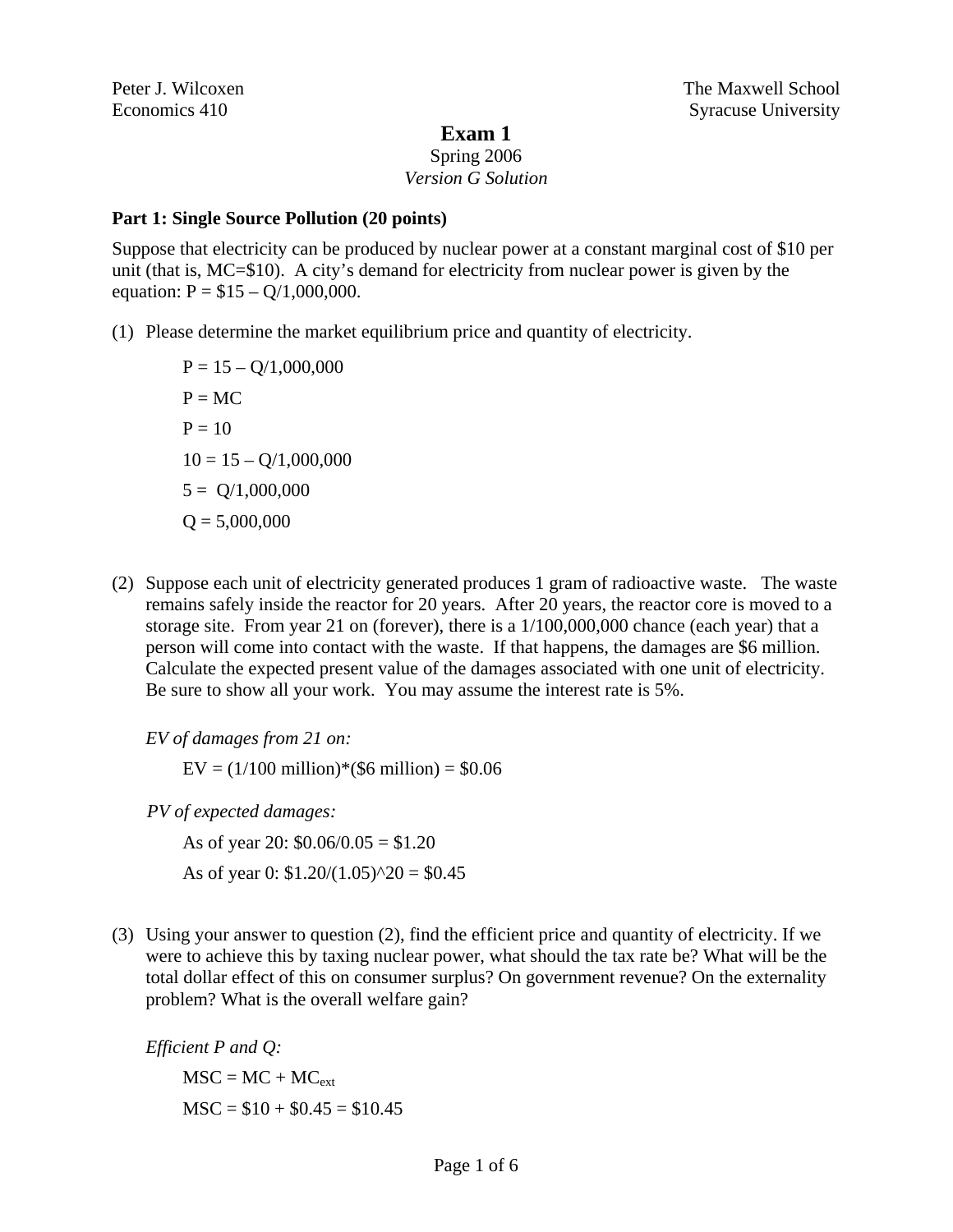$P_{\text{eff}} = \text{MSC} = $10.45$  $P_{\text{eff}} = 15 - Q_{\text{eff}}/1,000,000$  $$10.45 = $15 - Q_{eff}/1,000,000$  $Q_{\text{eff}} = 4,550,000$ 

*Tax:* 

 $Tax = MC_{ext} = $0.45$ 

*Effect on CS:*

 $CS = -($  \$0.45  $*$  4,550,000 + (1/2) $*($ \$0.45) $*($ 5,000,000-4,550,000))  $CS = -($  \$2.048 million + \$0.101 million )  $CS = -$  \$2.149 million

*Effect on revenue:* 

 $Rev = $0.45*4,550,000 = $2.048$  million

*Effect on the externality:* 

Reduced by: \$0.45\*(5,000,000 – 4,550,000)

 $Savings = $0.202$  million

*Overall welfare gain:* 

| Change in CS:          | $-$ \$2.149 million |
|------------------------|---------------------|
| Change in Revenue:     | $+$ \$2.048 million |
| Change in Externality: | $+$ \$0.202 million |
| Net:                   | $+$ \$0.101 million |

## **Part 2: Multiple Source Pollution (30 points)**

Suppose a city is concerned about a new air pollutant. The pollutant is currently uncontrolled and 200 tons are emitted each year. The emissions come from two sources, each of which is responsible for 100 units. Source 1's marginal abatement cost is given by *MC*1=4\**Q*1, where *Q*1 is the amount of abatement it does. Source 2's marginal abatement cost is *MC*2=8\**Q*2. The marginal benefits of abatement are believed to be given by a function of the form: *MB*=*A*-*B*\**Qa*, where *A* and *B* are parameters and *Qa* is the total amount of abatement.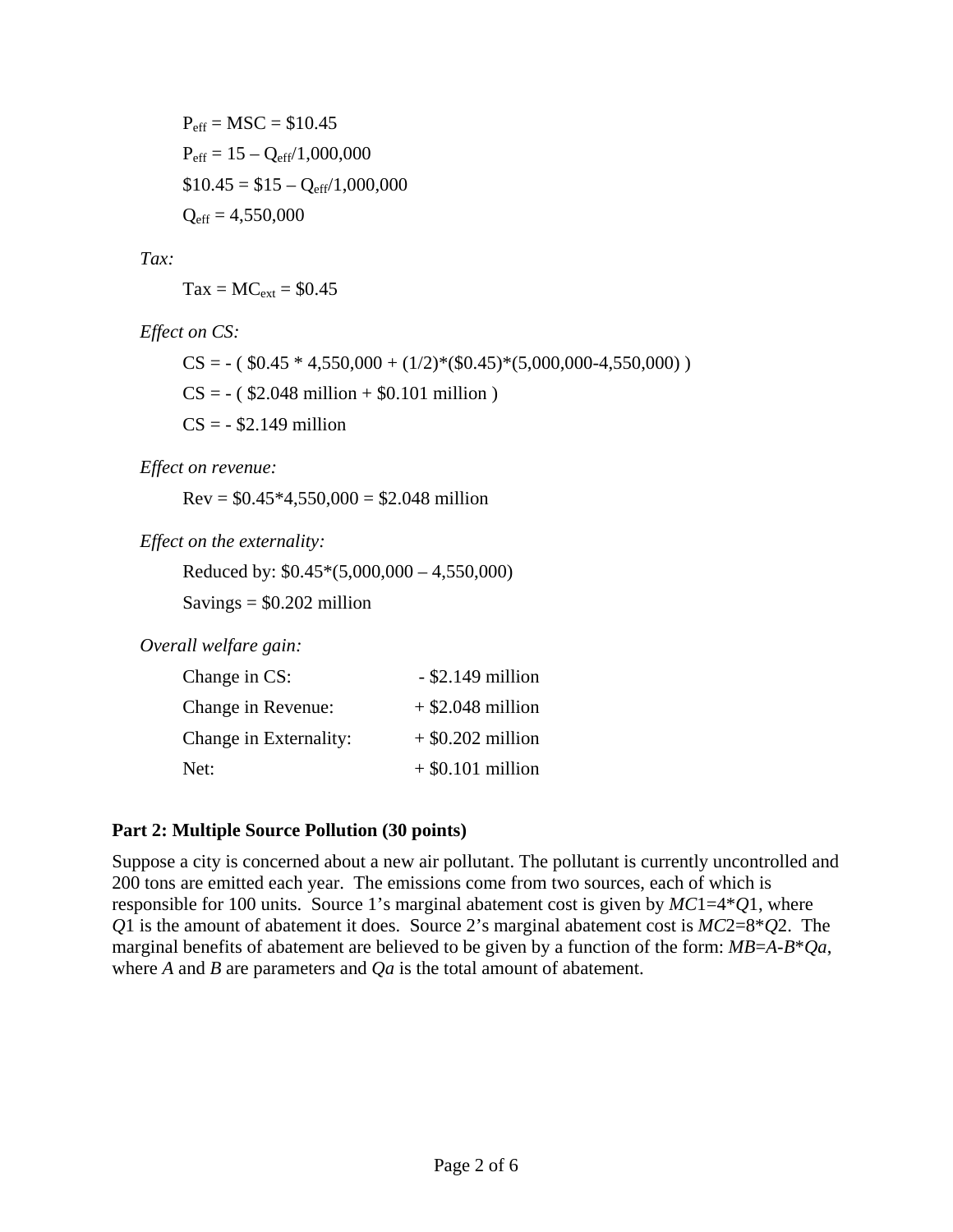(4) A study reports that the marginal benefit for an improvement in air quality from the uncontrolled level (i.e., when  $Qa = 0$ ) would be \$300. The study also reports that if the pollution level were reduced to 150 tons, the marginal benefit of abatement would fall to \$250. Determine the efficient level of abatement. How much should source 1 clean up? Source 2?

*Finding the MBa curve* 

Basic information:

 $MB = A - B^*Qa$ If  $Qa = 0$ , MBa = \$300 If  $Qa = 200-150 = 50$ , MBa = \$250  $\$300 = A - B^*0$  $$250 = $300 - B*50$  $B = 50/50 = 1$  $MB = $300 - Qa$ 

*Finding the MCa curve* 

$$
MC1=4*Q1
$$
  
\n
$$
MC2=8*Q2
$$
  
\n
$$
Q1 = MC1 / 4
$$
  
\n
$$
Q2 = MC2 / 8
$$
  
\n
$$
Qa = Q1 + Q2
$$
  
\n
$$
Qa = (MC1 / 4) + (MC2 / 8)
$$
  
\n
$$
Qa = (2*MC1 + MC2) / 8
$$
  
\n
$$
Qa = (3*MC) / 8
$$
  
\n
$$
MC = 8*Qa/3
$$

*Finding the efficient point* 

$$
MB = $300 - Qa
$$
  
MC = 8\*Qa/3  
\$300 - Qa = 8\*Qa/3  

$$
$300 = 8*Qa/3 + Qa = (11/3)*Qa
$$
  
Qa = 900/11 = 81.8  
MB = \$300 - 81.8 = \$218.2  
MC = 8\*81.8/3 = \$218.1 (off due to rounding)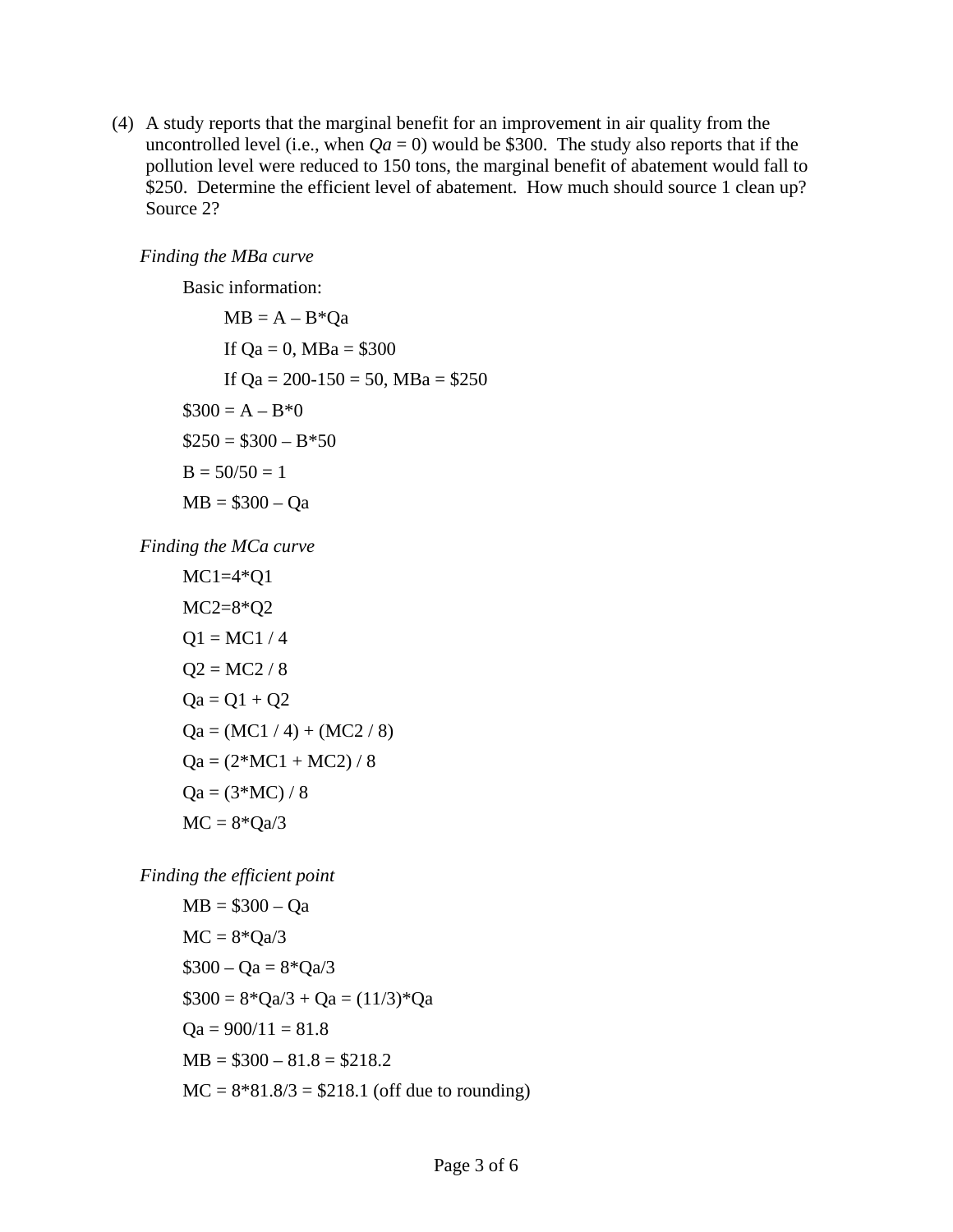*Abatement by sources:* 

 $Q1 = $218.2 / 4 = 54.55$  $Q2 = $218.2 / 8 = 27.28$ 

(5) Design a tradable permit policy that would achieve the efficient amount of abatement while spreading the overall cost equally between the two firms. How many permits would you distribute to each firm? What would the price of a permit be in equilibrium?

Cost  $1 = (1/2) * 54.55 * $218.2 = $5,951$ Cost  $2 = (1/2) * 27.28 * $218.2 = $2,976$ 

Price of permit =  $MCa = $218.2$ 

| Firm  | Abate | Equal   | Change       | Sell | Buy               | Permits   Permits |         |
|-------|-------|---------|--------------|------|-------------------|-------------------|---------|
|       | Cost  | Cost    |              |      | Permits   Permits | Needed            | Granted |
|       | 5,951 | 4,463.5 | $  -1,487.5$ | 6.82 |                   | 45.45             | 52.27   |
| 2     | 2,976 | 4,463.5 | $+1,487.5$   |      | 6.82              | 72.72             | 65.90   |
| Total | 8,927 | 8,927   |              |      |                   | 118.17            | 118.17  |

#### **Part 3: Pollution Control Under Uncertainty (30 points)**

Suppose that a particular water pollutant causes \$50 of damage per ton. Two sources emit the pollutant and each is currently generating 100 tons (total emissions = 200 tons). Source 1 is known to be able to reduce its emissions at a marginal cost given by  $MC1 = 1*Q1$ . Source 2's abatement costs are not certain. One possibility is that  $MC2 = 2*Q2$  but it's also possible that  $MC2 = 5*Q2$ . It cannot be determined in advance which of the MC2 curves is correct.

(6) If it were certain that source 2 had the first marginal cost curve (MC2 =  $2*Q2$ ), calculate each of the following: the efficient total amount of abatement; the amount of abatement that should be done by each source; the emissions tax that would get to efficiency; the quantity of permits that would achieve efficiency; and the market-clearing price of a permit if a permit policy were used.

 $MBa = $50$ Source 1:  $MC1 = 1*O1 = MBa$ Source 2:  $MC2 = 2*Q2 = MBa$ Source 1:  $Q1 = 50$  tons Source 2:  $Q2 = 50/2 = 25$  tons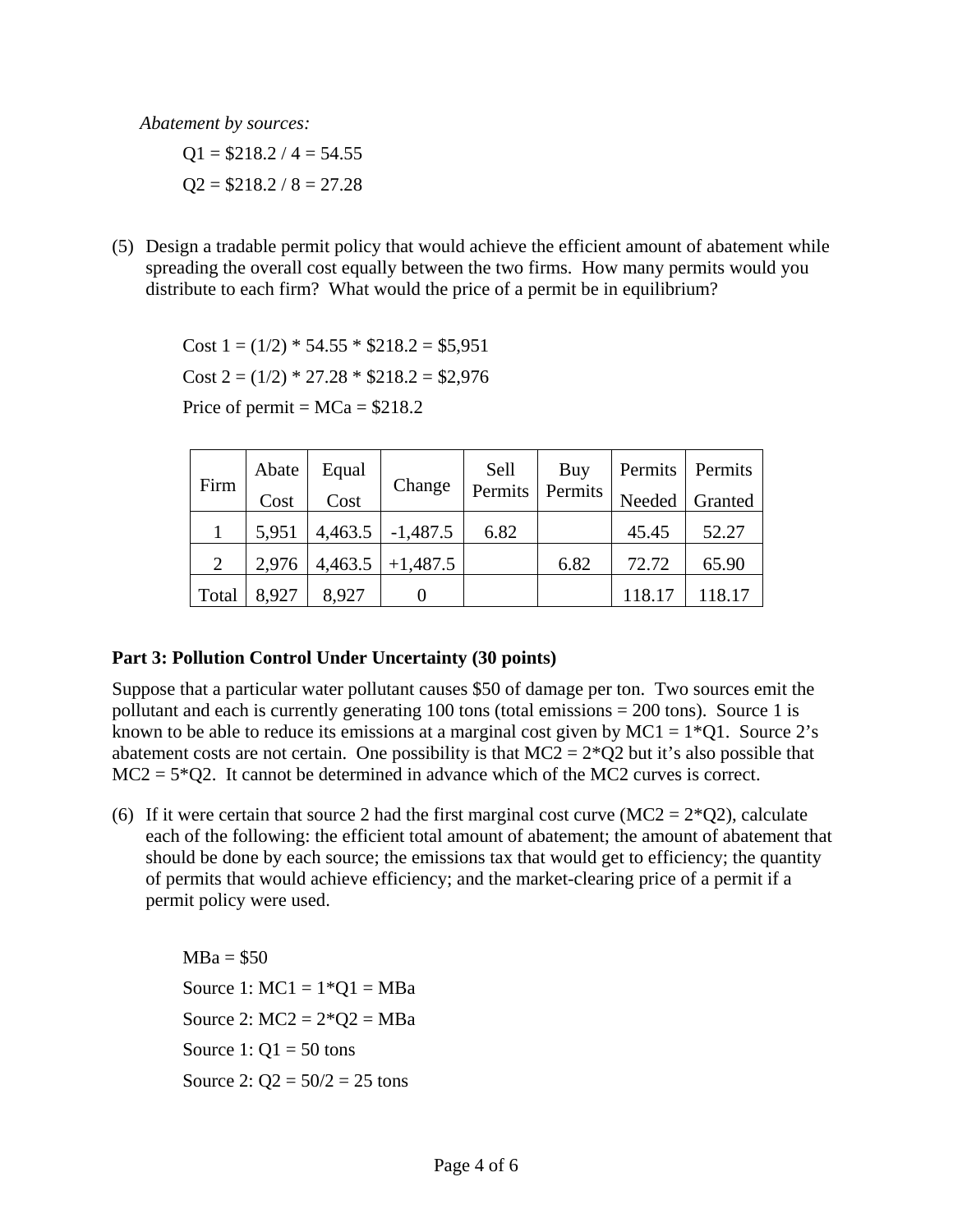Total abatement:  $Q1+Q2 = 75$  tons Emissions tax needed:  $T = MBa = $50$  $Q$  of permits = original emissions – abatement Q of permits  $= 200$  tons  $- 75$  tons  $= 125$  tons Market clearing price of a permit: \$50 (MCa at the efficient pattern of abatement)

In the remaining questions, suppose that one of the policies has been imposed and source 2 turns out to have the second marginal cost curve  $(MC2 = 5*Q2)$ .

(7) Suppose the emissions tax was imposed. How much abatement will be done by each source? Is this efficient? Discuss.

Source 1:  $MC1 = $1*Q1 = T = $50$ Source 1:  $Q1 = 50$  tons Source 2:  $MC2 = $5 \times 2 = T = $50$ Source 2:  $Q2 = $50/$5 = 10$  tons Total abatement:  $Q1 + Q2 = 60$  tons

This *is* efficient:  $MC1 = MC2 = MBa$ . The marginal costs of abatement are equal across the sources, and each MC is equal to the MB of abatement. The MBa=MCa condition shows that the right amount of abatement is being done, and the MC1=MC2 condition shows that it is allocated efficiently across the sources.

(8) Suppose the permit policy was imposed and each of the sources has been given half of the permits. How much abatement will be done by each source? Is this efficient? Discuss. Will there be any sales of permits from one source to another? If so, calculate the value of the permit sales (assuming that the permit market is perfectly competitive).

Each source gets  $125/2 = 62.5$  permits

Total abatement  $= 75$  tons

*Finding the overall MC curve for abatement:* 

 $Qa = Q1 + Q2$  $Qa = (MC1/1) + (MC2/5)$  $Qa = (6/5)*MC$  $MC = Qa*5/6 = 75*5/6 = $62.50$ Source 1:  $Q1 = 62.5$  tons Source 2:  $Q_2 = 62.5/5 = 12.5$  tons Total:  $Q1 + Q2 = 75$  tons Not efficient: MCa > MBa – too much abatement is being done. The efficient amount